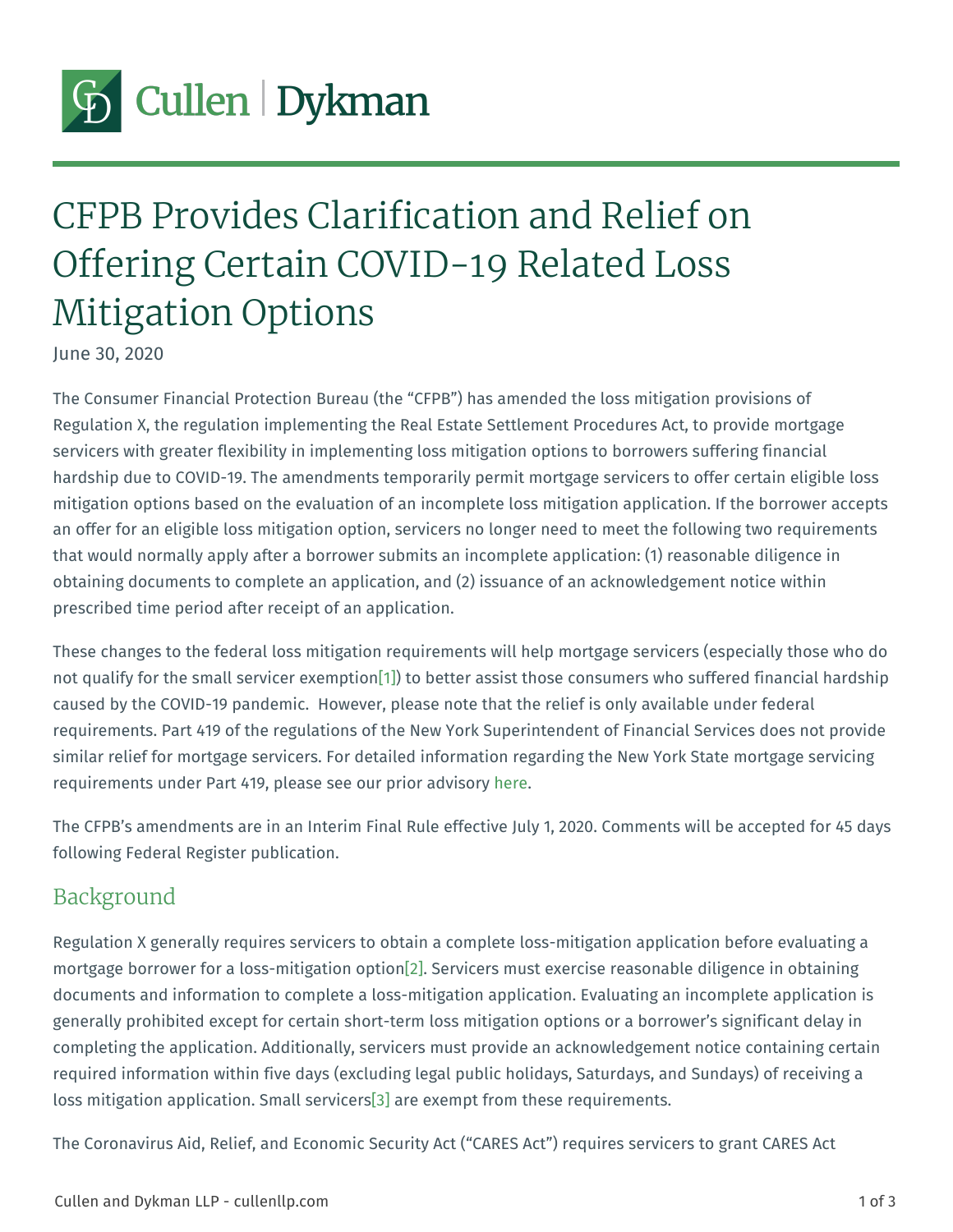<span id="page-1-0"></span>forbearances to certain borrowers experiencing a financial hardship due to the federally-backed mortgage. Though the CARES Act does not specify how borr forbearances must repay the forborne payments, the Federal National Mortga Federal Home Loan Mortgage Company (Freddie Mac), Federal Housing Admir or insurers of mortgage loans have announced programs to assist borrowers amounts. The CFPB has acknowledged that the requirement of mandating a service application from a borrower before offering a relief program may not serve the and servicers during the COVID-19 pandemic.

## Offer of Certain Loss Mitigation Options Based on Evaluatio Application

The Interim Final Rule adds a new exception to the general requirement of evaluation. Specifically, mortgage servicers can offer certain loss mitigation options based on the evaluation of an the evaluation of an the evaluation of an the evaluation of an evaluation of  $\Omega$ incomplete loss mitigation application provided that the loss mitigation option criteria:

- 1. The loss mitigation option must permit the borrower to delay paying cert loan is refinanced, the mortgaged property is sold, the  $[t\triangle]$  or, of othe mortga mortgage insured by FHA, the mortgage insurance terminates.
- These amounts include, without limitation, all principal and interest paym forbearance program made available to borrowers experiencing a financia indirectly, to the COVID-19 pandemic, including one made pursuant to seq Economic Stabilization Act (found within the CARES Act).
- These amounts also include, without limitation, all other principal and int unpaid by a borrower experiencing financial hardship due, directly or indi
- $_2$  Any amounts that the borrower may delay paying through the loss mitigat interest; the servicer does not charge any fee in connection with the loss servicer waives all existing late charges, penalties, stop payment fees, o borrower s acceptance of the loss mitigation option.
- 3. The borrower s acceptance of the loss mitigation offer ends any preexist loan.

#### Relief for Servicers

If a borrower accepts an option offered pursuant to the new exception, the service the reasonable diligence efforts in obtaining a complete application or send

#### Possible Further Revision

The Interim Final Rule states that the amendments are appropriate during the CFPB will evaluate comments received during the comment period to determine revise the amendments.